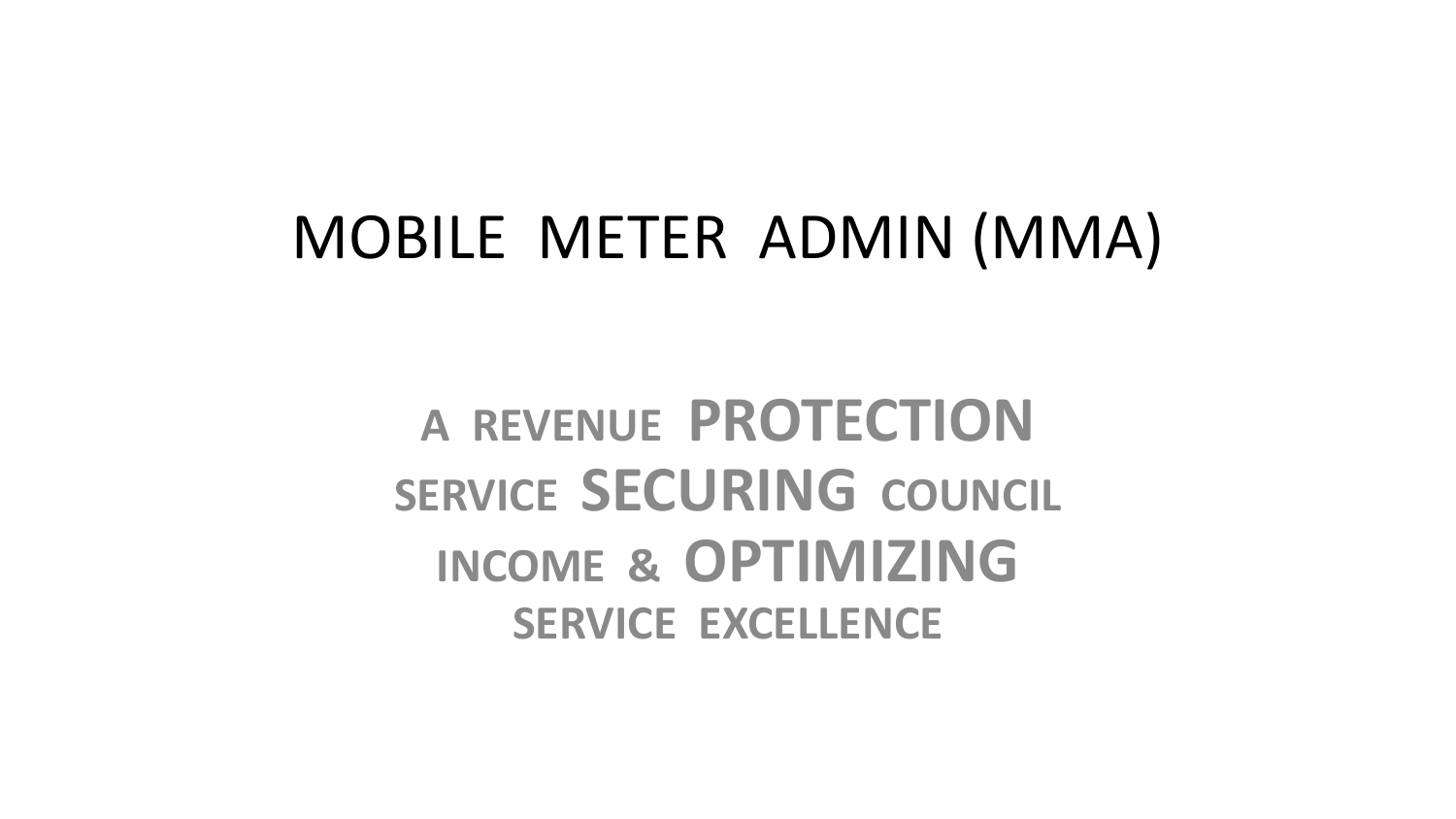## **OUR APPLICATION IS REVOLUTIONARY !!**

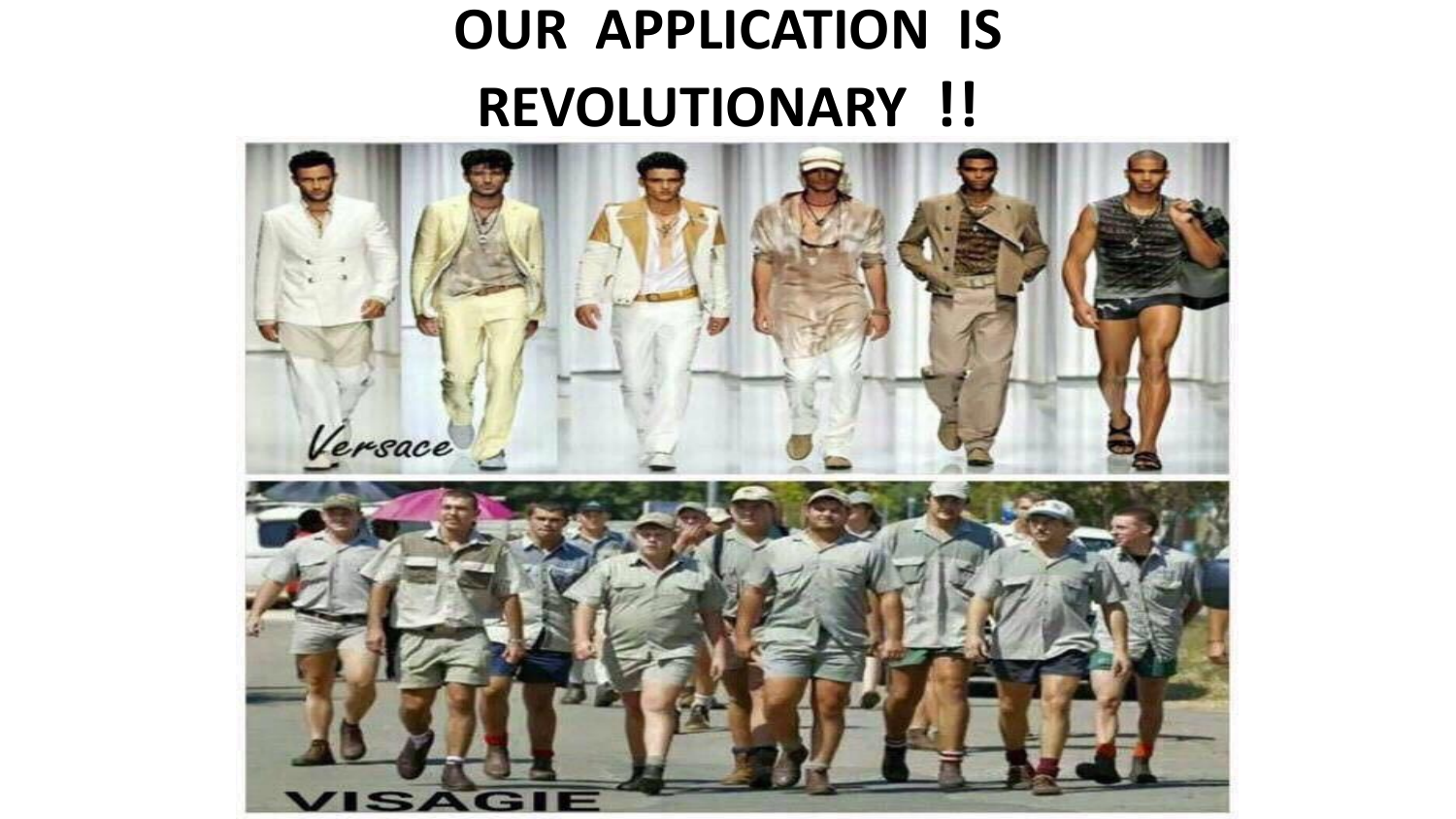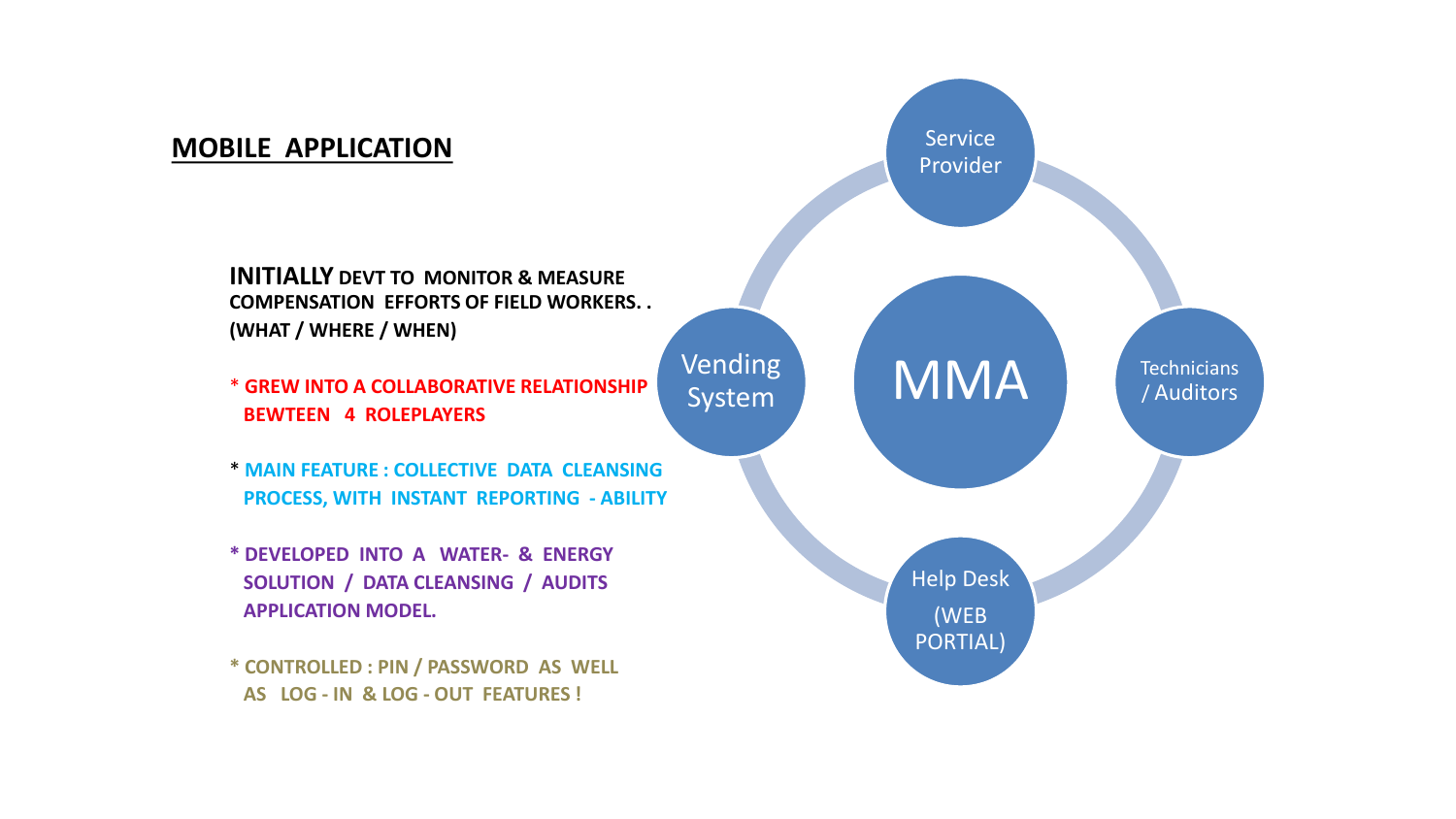## SYSTEM STRUCTURE / SET UP

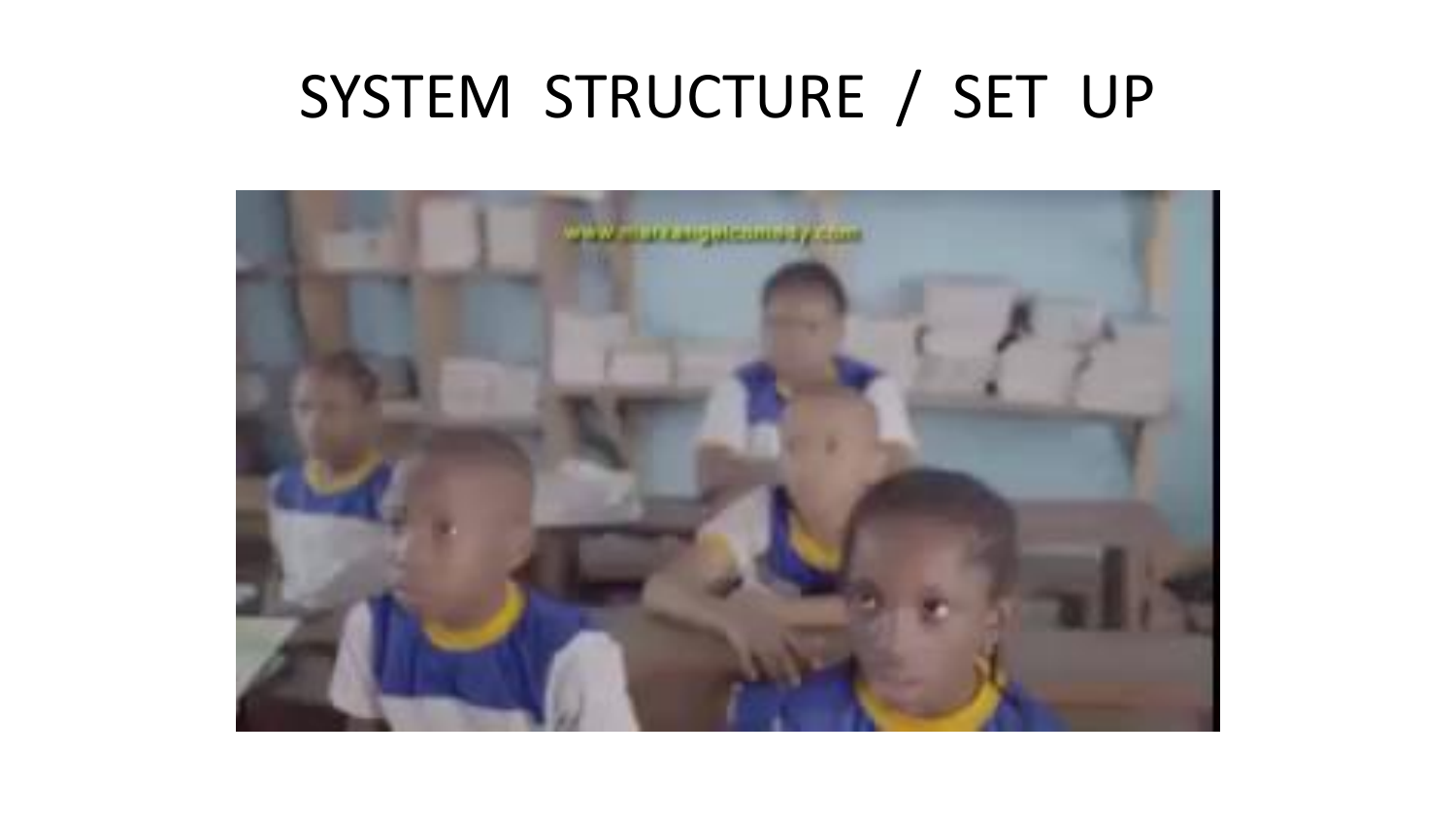## **SIMPLE . . . YET POWERFUL . . . Used for :**

- PP-METER **REPLACEMENTS**
- CONVENTIONAL CONVERSIONS / **EXCHANGES**
- D2D **AUDITS** ("CLEANSING OF DATA")
- CAN CHECK ON THE SPOT **PURCHASE HISTORY**
- SPECIFIC **MUNI REQUESTS**  PRE LOAD OF ADDRESSES
- ON THE SPOT : **TOKENS** / **TAMPER CL**. / **UNIT TRANSFERS**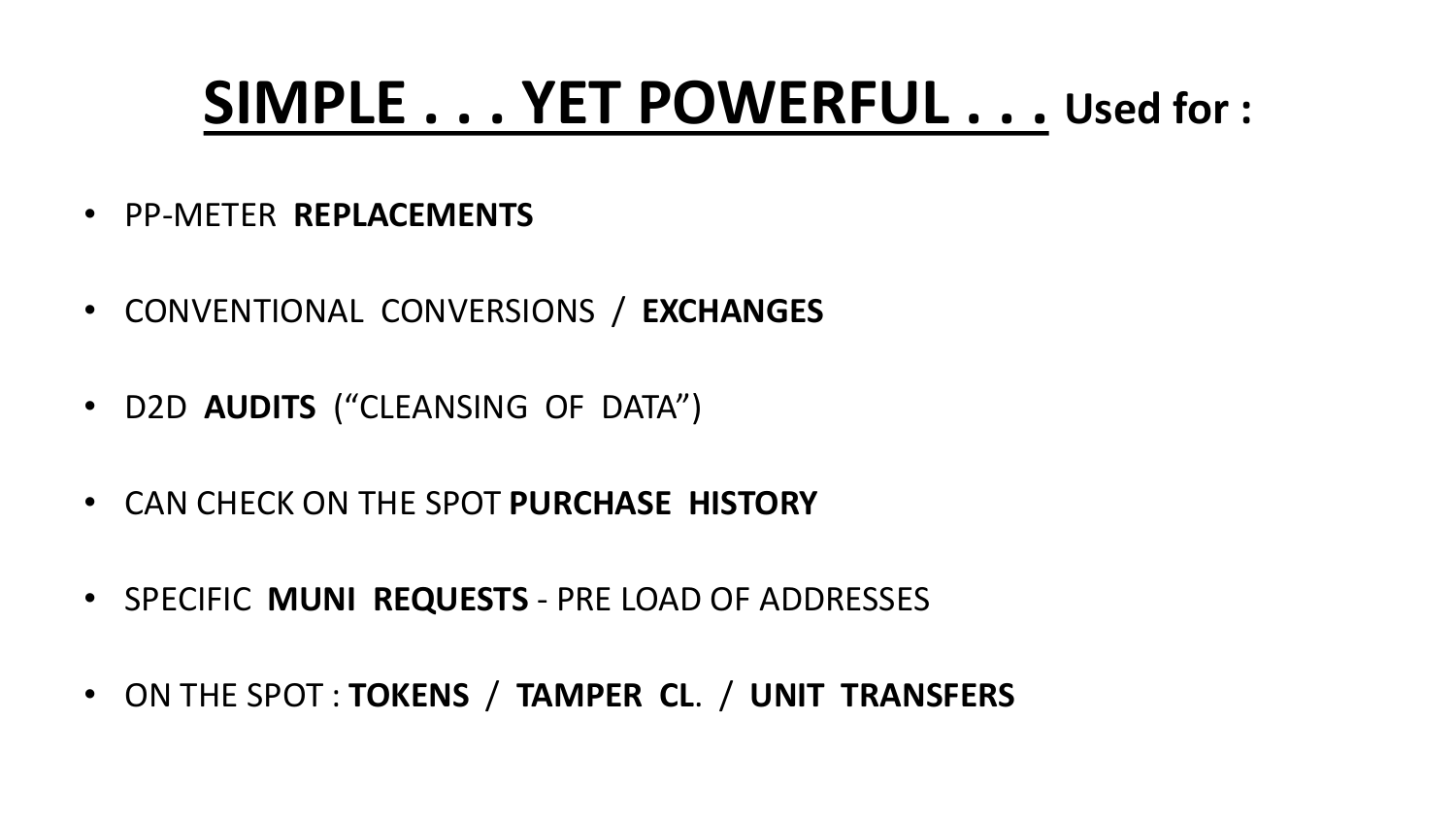### BENEFITS ARE : AVOIDING UNCERTAINTIES . . .

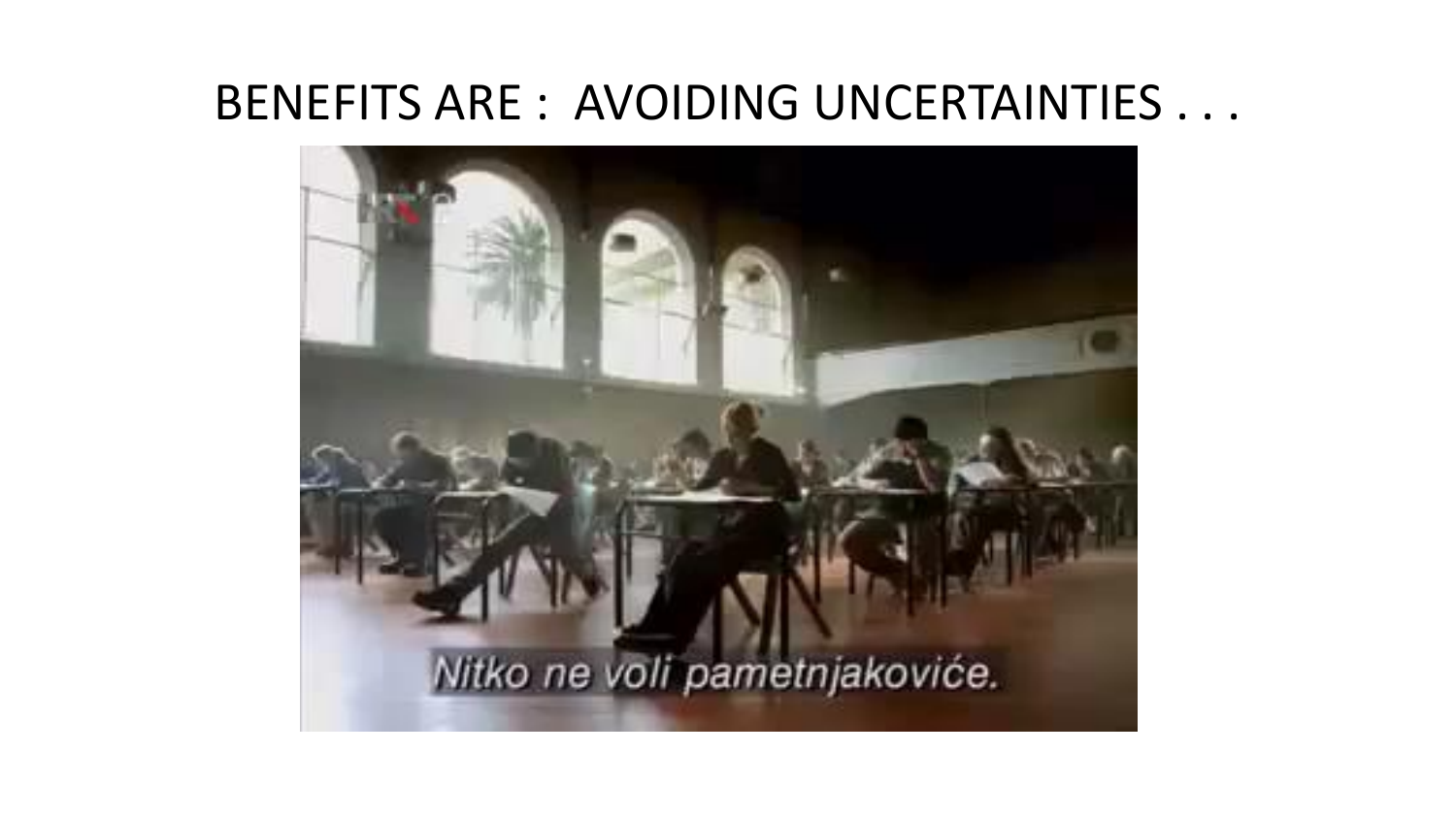# **MINIMIZES RISKS**

- WHO WHAT WHERE WHEN **(clean, valid data)**
- P.O.E IMMEDIATE UPLOAD **(photo's)**
- LINK CO-ORDINATES TO ANY ACTIVITY **(gps)**
- ABILITY TO DRAW REPORTS IMMEDIATELY AFTER AN AUDIT **(dashboard)**
- MIN DATA USAGE / NOT SIGNAL DEPENDENT **(sync)**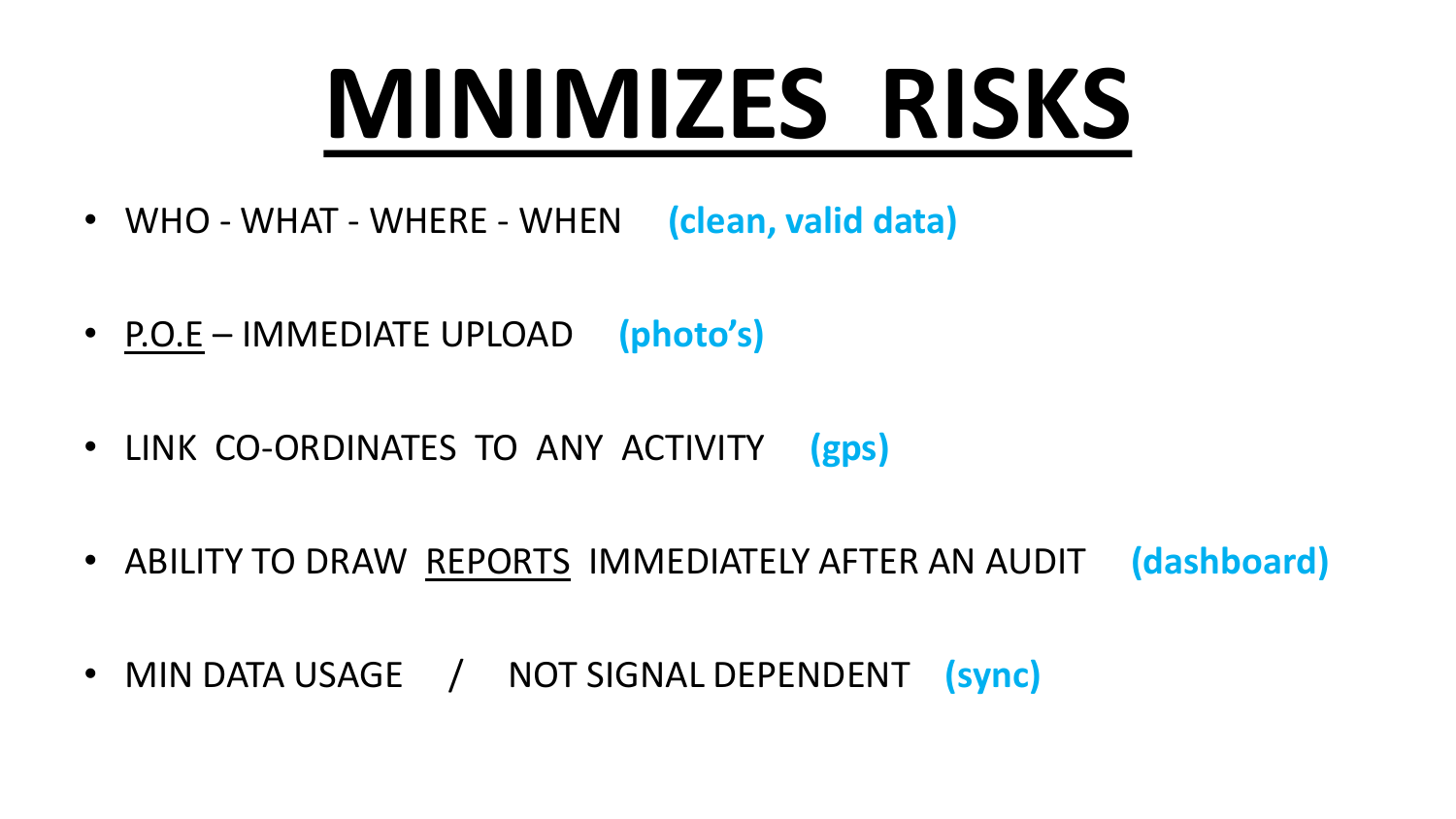#### **TO SUMMARISE :**

- CELL PHONE TECHNOLOGY (android)
- CUTS OUT PAPERWORK
- INSTANT INFORMATION
- CHEAP
- EFFECTIVE (idiot proof)
- EASY TO MONITOR
- MIN QUALIFICATION REQ.
- TRUST WORTHY
- MEDUIM ENERGY INPUT > GREAT RESULTS
- STORAGE HUB